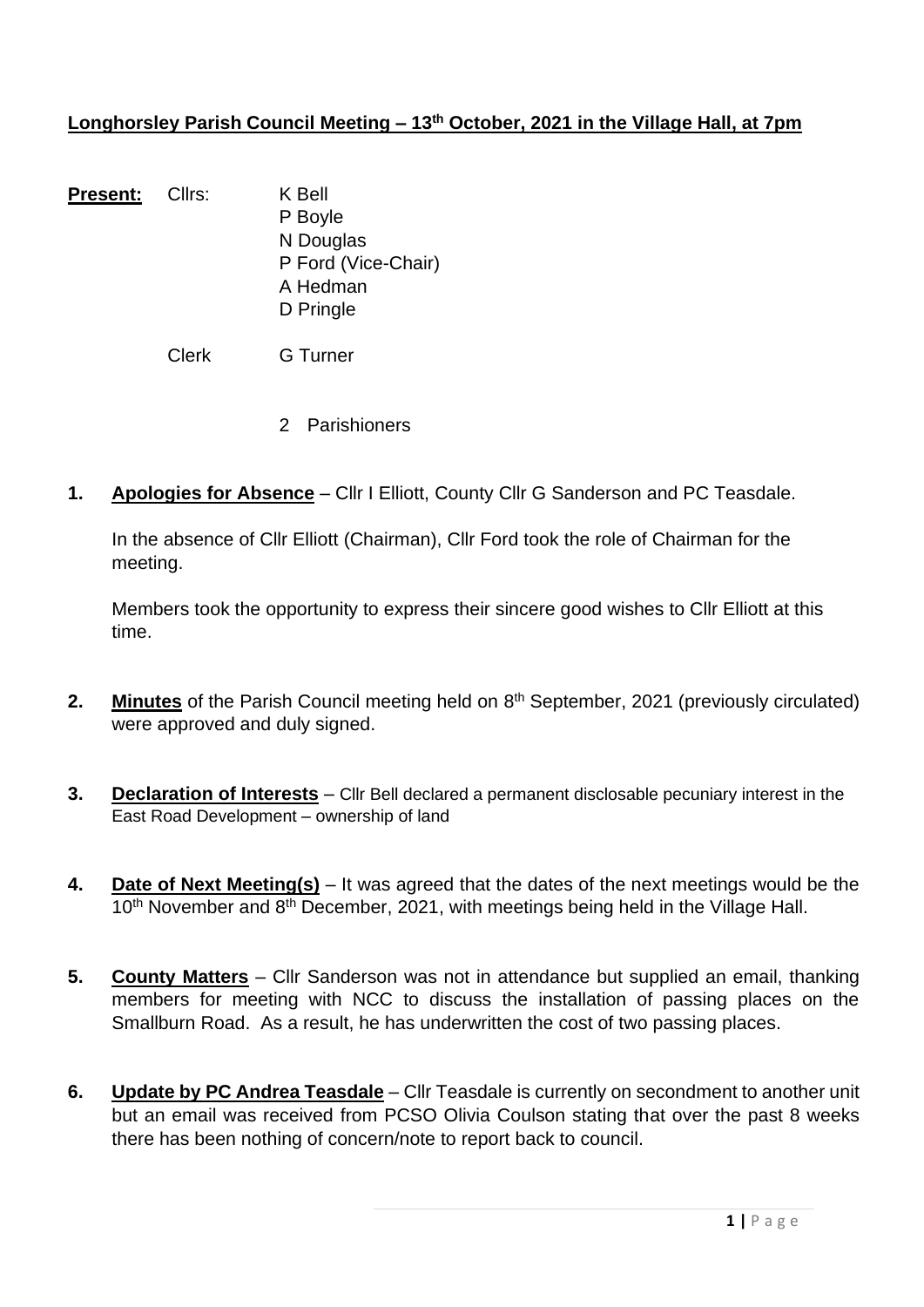# **7. Finance**

- 7.1 **Authorisation of Payments** Members considered and approved the Authorisation of Payments list to 13<sup>th</sup> October, 2021, totalling £2,749.55.
- 7.2 **Budget Monitoring** Members approved the monitoring statements to the end of September, together with the account transactions for the year, petty cash documents and bank reconciliation to 30<sup>th</sup> September.
- 7.3 **Bank Signatories**  Members agreed to add Cllrs Bell and Hedman to the Barclays Bank mandate.
- 7.4 **Budget 2022/23** members received Version 1 of the "Standstill Budget". The Clerk advised the meeting that NCC are to provide the taxbase by the end of the month, but all felt that there would be little change year on year. One of the unknown factors being the production and printing of the Tree newsletter. Members were informed that the budget can be tweaked and revised up until the January meeting where the formal precept will be reported.

## **8 Routine Items for Review**

## 8.1a**) Planning Decisions**:

21/03481/NONMAT Addition of sandstone quoin slips to east and west corners of Callaly Cottage – NCC PERMITTED the application.

21/03393/NONMAT Allow removal of bay window and change material from slate to render of Westfield, West Road – NCC PERMITTED the application.

## 8.1b) **Review of Planning Applications**: - none

- 8.1c)**Aerial Masts at Davison Court** No response has been forthcoming from NCC as yet copy to Cllr Sanderson and Planning Officer.
- 8.1d)The Chairman asked the Clerk to keep the following applications on the Agenda in order to ensure that they were not forgotten:

| 20/01242/FUL  | <b>Belmont</b>                                                                                        |
|---------------|-------------------------------------------------------------------------------------------------------|
| 21/01300/VARY | Caravan Low Southward Edge                                                                            |
| 21/01471/OUT  | Land SW Fieldhead House – letter received from NCC to say this<br>application has now been withdrawn. |
| 21/01561/FUL  | Westridges                                                                                            |

## 8.2 **Moor Management Committee**

Members received and noted the draft minutes from the meeting dated 6<sup>th</sup> October.

## 8.3 **The Old Church Wood (Barbara's Wood) – Cllr Ford gave the following update:**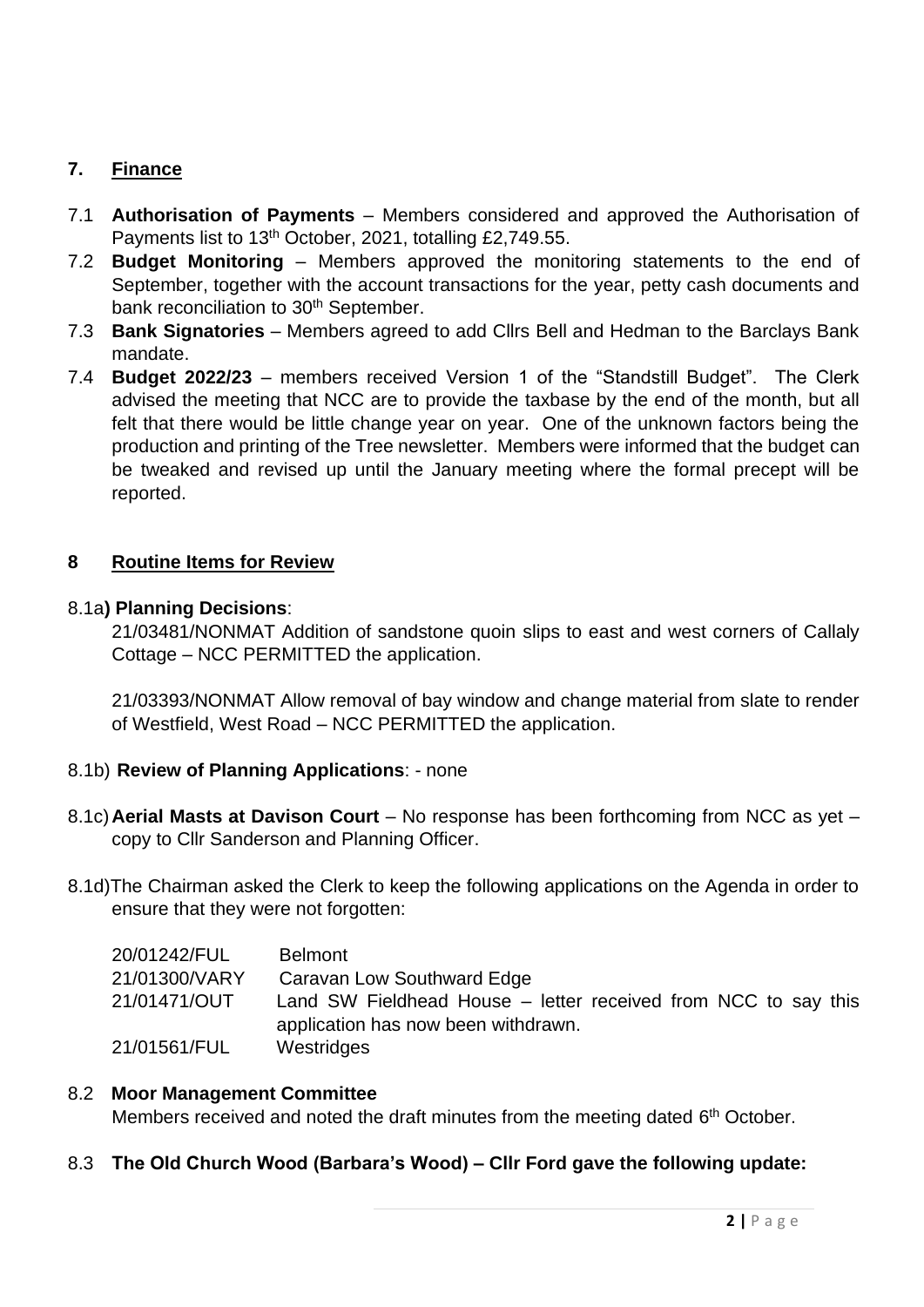- The row mowing will be undertaken soon.
- The new saplings from the Woodland Trust are on the way and a working party will be organised to finish the hedgerow in the SE corner.
- A working party of 12 volunteers on  $26<sup>th</sup>$  September cleared all the paving inside the old church and around the porch. The weeds will be sprayed ready for planting in the Spring. An application will be made to the Wind Farm Fund for noticeboards, benches, compost and spraying.

## 8.4 **Play Areas**

- i. Members received and noted Mr Paterson's monthly report.
- ii. MUGA Lighting Cllr Boyle informed the meeting that the lighting has been working perfectly for the last month or so, and a breaking news article was issued informing users as to the correct way to insert the coins into the box. Cllr Douglas has purchased some new PIR lights (passive infra-red) to allow users to see their way out of the area once the floodlights are turned-off. The Clerk will issue all councillors a copy of the claim form to be used in order to have any expenses reimbursed.
- iii. The Clerk was asked to contact the football team to see if they still want the wooden picnic table currently in Adamson Park – if not it was agreed to offer it to the allotment holders.
- 8.5 **Allotments** Cllr Boyle informed the meeting that the vacant plot has been sprayed and will be tidied-up in readiness for a potential new tenant. It was agreed to place the installation of a new water tap and creation of a community area onto the wish list.

#### 8.6 **Village Maintenance Review**

- i. Car Parking on Common Cllr Boyle informed the meeting that Mr McMorrow has provided a good report as to the surface requirements. The chains between the wooden posts are still to be installed. However, the new gate has been made and will be in-situ soon.
- ii. Flooding Issues Cllr Boyle informed the meeting that someone has built a wooden construction in the burn under the bridge on the A697. Cllr Ford will speak to P Kerr at the Rivers Trust to ask what is its purpose.
- iii. Archies Pond Project Update The dredging works have been completed and the smaller pools created with graded banks. A leak has been discovered at the base of the outlet dam which will need fixing. Cllr Ford, Mr Paterson and Mr Fish had a site visit on Sunday to firm up the plan for the path works. It was decided that due to the new shape of the second main pond, decking will not be required at that area, but there will be room for a couple of benches. Mr Paterson will source materials, including recycled plastic for the decking by the main pond and for walkways as necessary. This work will be starting next week.
- iv. Ash Dieback no response has been received from NCC as yet. The Clerk was tasked with asking the Tree Surgeons to check the trees on the A697 on the east side entrance to the Old Church as some branches have come down in the high winds.
- v. Cllr Ford suggested that the old gate at the Church could be used at Archies Pond.
- vi. Community Orchard Cllr Hedman has made contact with companies to obtain some heritage varieties of apple, plum and other fruit trees. To date only one has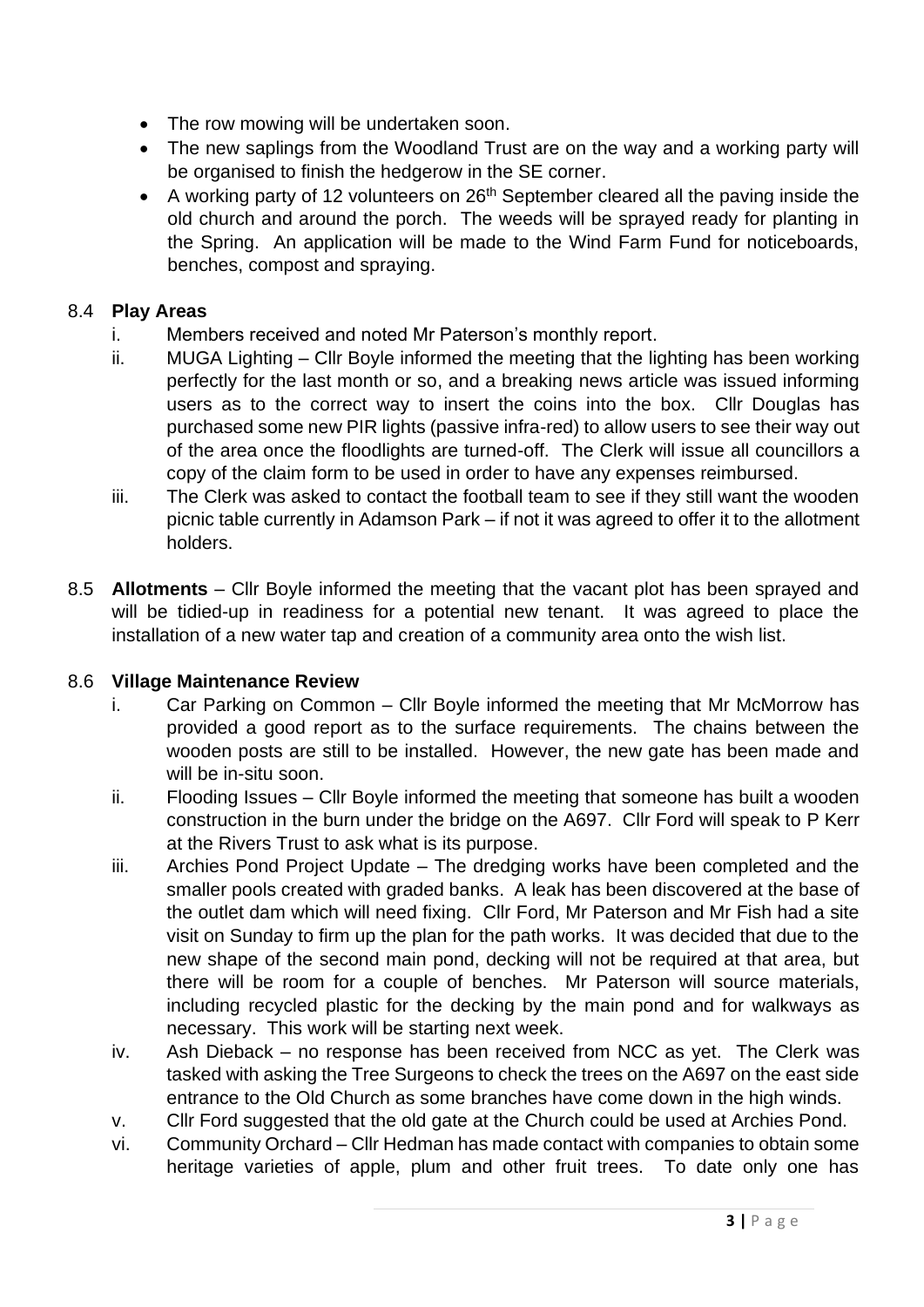responded. Members suggested that he contact Northern Ark, on the West Road, to see if they could supply heritage trees.

- vii. Cllr Pringle reported that residents had highlighted a large pothole at the south end of Coronation Terrace. Residents should report any potholes to NCC via their website in the first instance. If the land does not belong to NCC then we might need to look into ways of filling the potholes with tarmac or concrete.
- 8.7 **LPC Website** nothing to report.
- 8.8 **Longhorsley Tree** –Articles to include: MUGA lighting, EWD plaque, Archies Pond, Old Churchyard tidy-up, Using NCC website to report potholes, trees etc, New Year's Eve Beacon event.
- 8.9 **Donation Requests** none received
- 8.10 **Village Hall Committee** nothing to report at this time as the AGM will be held on 20th October.

#### **9. Items Carried Forward**

#### **9.1 Housing Developments in the Village**

- a) South Road Development nothing to report at this time.
- b) East Road Development nothing to report at this time.
- c) Kirkups Corner ongoing.
- **9.2 Neighbourhood Planning** nothing to report at this time.
- **9.3 Village Green Issues** the Chairman and Clerk met with an officer from NCC legal section on 20<sup>th</sup> September to walk the Village Green area to point out the various issues.
- **9.4 Welcome Letters** two letters have been issued to 12 and 68 Church View.

#### **10. Other Agenda Items**

10.1 Members were provided with the response from NCC with regard to the suggestion of registering the EWD blue plaque as a Community Asset. This cannot be included on the Community Value list as an asset is defined as a building or other land whose main use has been or is presently used to further the social wellbeing or social interests of the local community. The regulations specifically exclude residential buildings and associated property such as outbuildings, gardens and drives etc. Councillors suggested that we ask the new owners to keep the plaque in place and as a PC we keep it restored and in good condition. The Clerk agreed to contact Blyth Town Council re a blue plaque policy as it has several plaques around the Town.